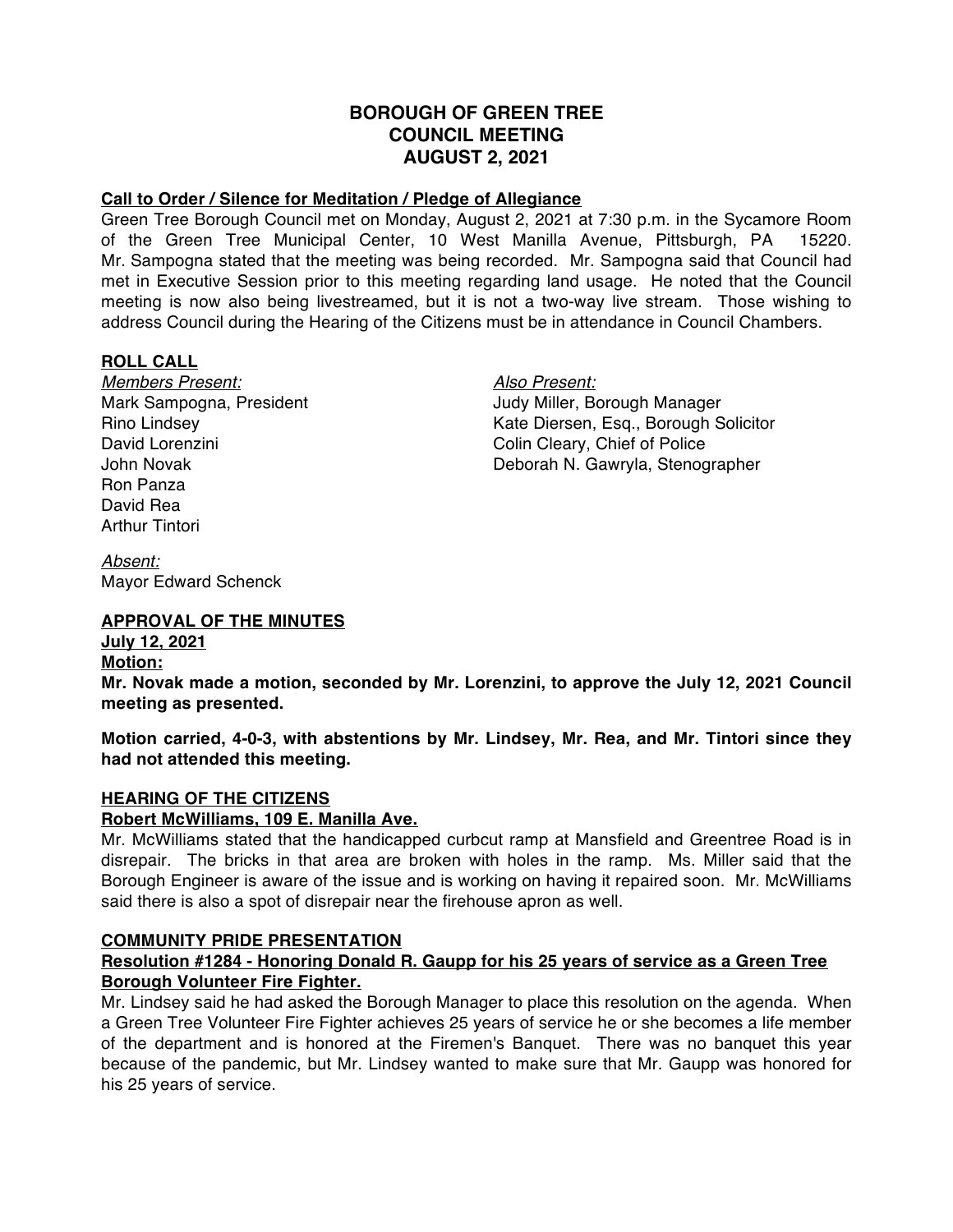#### **Motion:**

**Mr. Lindsey made a motion, seconded by Mr. Rea, to adopt Resolution #1284, recognizing Donald R. Gaupp for his 25 years of service as a Green Tree Borough Volunteer Fire Fighter.**

Mr. Lindsey read Resolution #1284 as follows:

"Whereas, as of 2020, Donald R. Gaupp, has served 25 years as a Green Tree Borough Volunteer Fire Fighter, and

Whereas, in June 1995 Don joined the Department and has moved up in the ranks during his 26 years of service, and

Whereas, Don served as Lieutenant from 2007 to 2013, and

Whereas, Don served as Assistant Chief from 2014 to 2015; and

Whereas, Don served as Fire Chief from 2016 to present, and

Whereas, for 26 years Don has sought education and training opportunities for himself and those he leads to benefit his individual knowledge and effectively teach those he has led and served the citizens of the Borough of Green Tree, and

Whereas, the Borough of Green Tree Council wishes to express our sincere appreciation to Donald R. Gaupp for his loyalty to the Green Tree Borough Volunteer Fire Department and to the citizens of Green Tree Borough.

Now, therefore be it resolved, that Green Tree Borough Council and Mayor commemorate and congratulate Donald R. Gaupp for the dedicated and devoted services he has performed in our community."

#### **Roll Call Vote**

| Mr. Lindsey   | Yes |
|---------------|-----|
| Mr. Rea       | Yes |
| Mr. Panza     | Yes |
| Mr. Novak     | Yes |
| Mr. Lorenzini | Yes |
| Mr. Tintori   | Yes |
| Mr. Sampogna  | Yes |

#### **Motion carried unanimously.**

The audience applauded.

#### **MAYOR'S REPORT - Mayor Schenck**

In the Mayor's absence, there was no report this evening.

#### **PRESIDENT'S REPORT - Mr. Sampogna**

- **A.** Mr. Sampogna thanked the Green Tree Volunteer Fire Company for the excellent food and hospitality at their annual picnic this past Saturday.
- **B.** Mr. Sampogna attended the ALCOSAN Advisory Committee meeting where Ms. Karen Fantoni, Director of Finance and Administration, provided an overview on how ALCOSAN rates are determined. The full ALCOSAN Board will be presented with a proposal on multi-year rate increases. In 2021, the average ALCOSAN customer pays approximately \$42 for ALCOSAN services and ALCOSAN's debt service is currently 36% of their budget.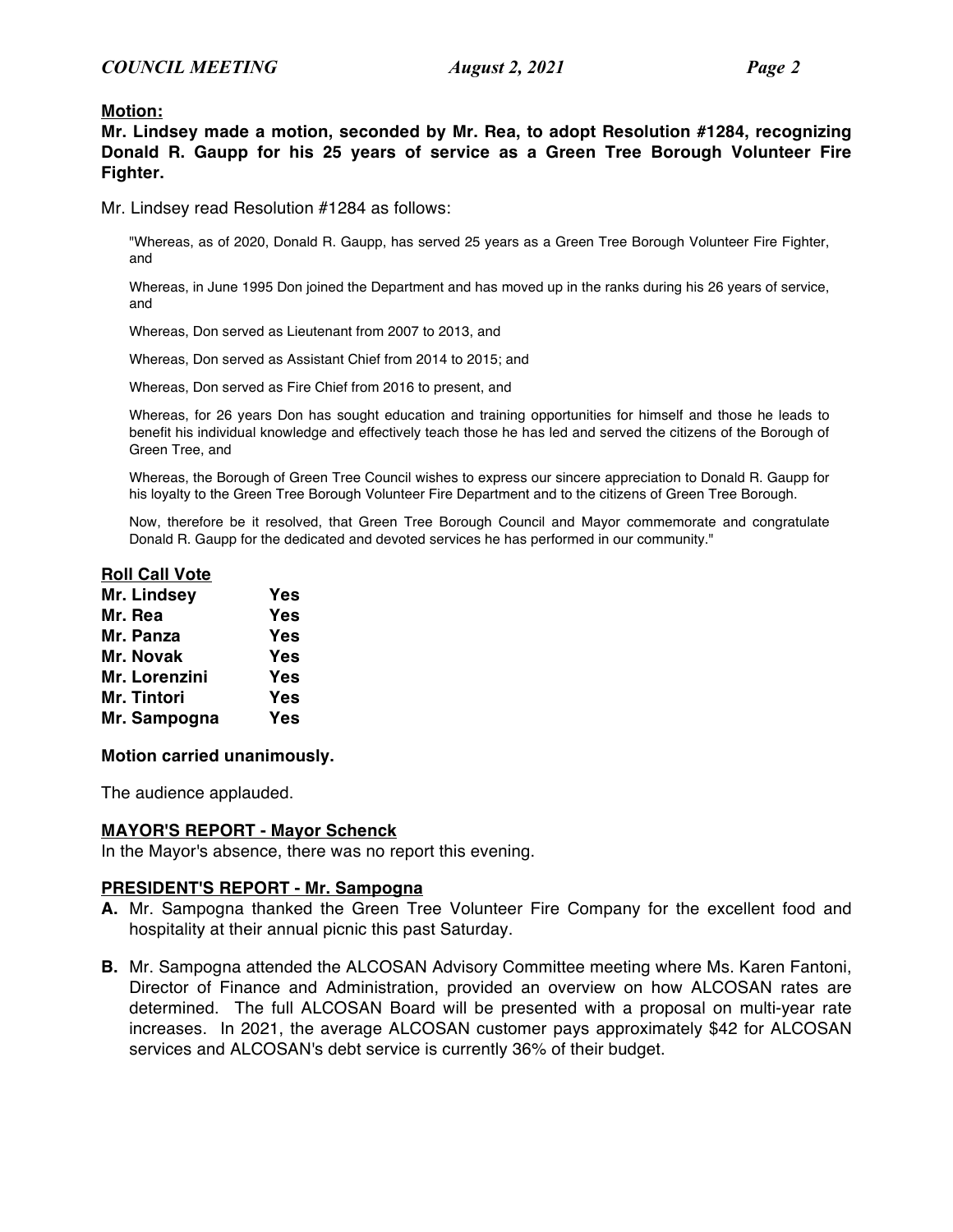Due to budget constraints, the GROW Grant program will be discontinued after 2022. Mr. Sampogna suggested that ALCOSAN seek other avenues of funding in order to keep the GROW Grant program operational.

- **C.** Mr. Sampogna attended a CONNECT Executive Committee meeting where Dean Carissa Slotterback, Dean of Pitt's Graduate School of Public and International Affairs, spoke about the importance of CONNECT with regard to the work at her school. She expressed support for continuing the partnership between CONNECT and the university. Pitt's Associate Vice Chancellor discussed how Pitt's community-based research can assist CONNECT in various areas. Mr. Sampogna outlined some programs CONNECT and Pitt are working on together.
- **D.** CONNECT's meeting of Infrastructure and Utilities Working Group have a draft regional climate action plan, which presents a number of opportunities for action by CONNECT member communities. The top four goals of the plan are:
	- 1) Reduce energy use in local governments and communities by 30% by 2030.
	- 2) Replace current energy resources with renewables.
	- 3) Bolster resilience through land, water, and materials management.
	- 4) Motivate cleaner modes of transportation by residents and fleets.

Mr. Sampogna said he would be working with borough administration to determine what steps Green Tree has taken since 2018 towards achieving these goals.

**E.** Mr. Sampogna said he attended PennDOT's presentation for elected officials regarding the future modifications to the Parkway West/Banksville Road interchange. There are approximately 100,000 vehicles that travel this section of the Parkway each day and the crash rates have exceeded the statewide average for similar types of roads. Preliminary design includes adding a lane at I-376 inbound just past the Parkway Center on-ramp that would be used for all traffic heading towards Route 51. About halfway down to the tunnels it will feed a flyover bridge that will cross over Banksville Road and connect to Route 51. This will eliminate the weaving of traffic at the bottom of the hill.

Mr. Sampogna reported that a fourth lane would be added outbound between the current West End on-ramp and the Parkway Center Drive exit. The final designs for these projects are expected to be awarded this year with construction contracts awarded in 2023 or 2024. It is anticipated that the project would be completed in 2025 or 2026.

Mr. Sampogna said that PennDOT has posted portions of the presentation online and a link to this presentation will be available on the borough's website shortly.

## **REPORT OF BOROUGH COUNCIL COMMITTEES**

#### **A. RECREATION & COMMUNITY AFFAIRS - Mr. Panza**

- **1. Resolution #1285 Recognizing the Green Tree Volunteer Fire Company as a Civic and Service Association as defined in the Pennsylvania Local Option Small Games of Chance Act.**
	- **Motion:**

**Mr. Panza made a motion, seconded by Mr. Lindsey, to adopt Resolution #1285 by title only.**

| <b>Roll Call Vote</b> |     |
|-----------------------|-----|
| Mr. Panza             | Yes |
| Mr. Novak             | Yes |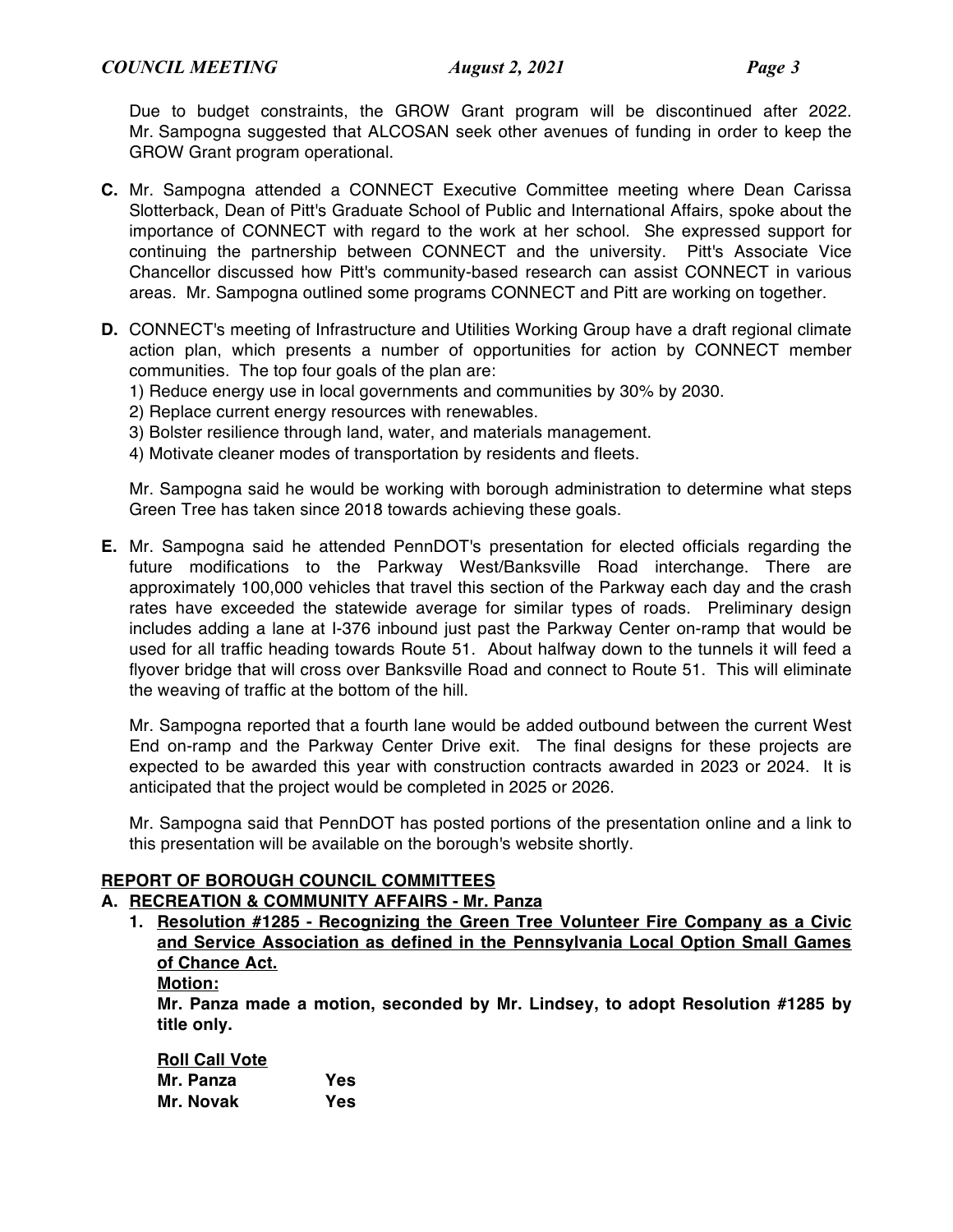| <b>Mr. Tintori</b> | Yes |
|--------------------|-----|
| Mr. Rea            | Yes |
| Mr. Lorenzini      | Yes |
| Mr. Lindsey        | Yes |
| Mr. Sampogna       | Yes |

#### **Motion carried unanimously.**

**2.** Mr. Panza said that there would be an Octoberfest in 2022. There is still one outstanding, rolled-over contract with a band from 2020 to 2021. Ms. Miller said she would contact the band to see if the contract could be rolled over again until 2022 Octoberfest. If not, they would most likely have them play as a stand-alone Concert in the Park in September.

## **B. PLANNING & ZONING - Mr. Lorenzini**

## **1. Contract Award - Wireless Facilities Management Services**

**Motion:**

**Mr. Lorenzini made a motion, seconded by Mr. Lindsey, to authorize the Borough Manager to retain the services of the Cohen Law Group for the purpose of developing an ordinance to amend the Borough's wireless facilities ordinance in accordance with state and federal regulations.**

Mr. Lorenzini said that with ongoing changes and advances in wireless communications, it was recommended that borough ordinances be updated. The Cohen Law Group specializes in these issues and the borough used them in developing the previous wireless ordinance in 2015. Mr. Sampogna said the changes primarily deal with small cell facilities. Discussion continued regarding the details of the expenditure.

#### **Motion carried unanimously.**

**2.** When asked, Mr. Lorenzini said that the next Zoning Hearing Board meeting would be held at 7:00 p.m. on Thursday, September 2.

#### **C. PUBLIC SAFETY - Mr. Lindsey**

## **1. Ordinance #1846 - Adoption of Green Tree Borough Police Department Policy 424, Body-Worn Cameras.**

Mr. Lindsey said that there has been ongoing work to create a body-worn camera policy for the Green Tree Police Department. Most of the policy was written prior to the pandemic, but was put on hold at that time because of budget considerations. The issue was addressed again this year and approval of the policy is time-sensitive due to the application requirements of a grant the department is seeking towards the purchase of the cameras that would cover 50% of the purchase.

He thanked the Public Safety Committee, the Chief of Police, the Borough Solicitor and the police union for working on this policy and getting it to completion.

#### **Motion:**

**Mr. Lindsey made a motion, seconded by Mr. Rea, to pass Ordinance #1846 adopting Policy 424 entitled Body-Worn Cameras as part of the Police Manual of the Green Tree Borough Police Department.**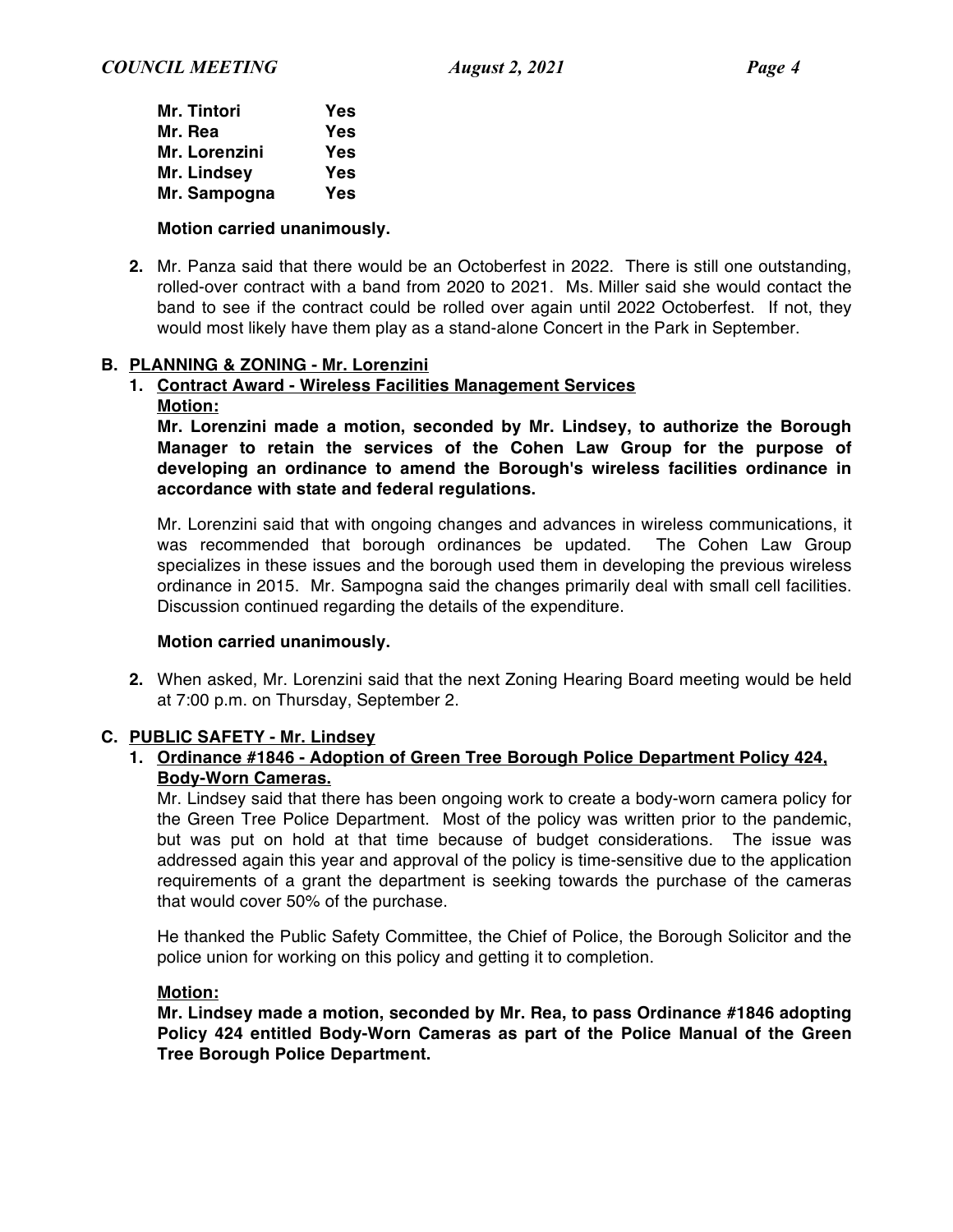Mr. Lorenzini asked when the cameras would be purchased. Ms. Miller replied that the grant is technically approved, but part of the grant process required requires the approval of the policy to be completed.

| <b>Roll Call Vote</b> |     |
|-----------------------|-----|
| Mr. Lindsey           | Yes |
| Mr. Rea               | Yes |
| Mr. Panza             | Yes |
| Mr. Novak             | Yes |
| Mr. Tintori           | Yes |
| Mr. Lorenzini         | Yes |
| Mr. Sampogna          | Yes |

**Motion carried unanimously.**

## **D. STREETS & PUBLIC HEALTH - Mr. Novak**

**1. Contract Award - 2021 Paving Program**

Mr. Novak said that School Street and McKenna would be paved this year.

#### **Motion:**

**Mr. Novak made a motion, seconded by Mr. Lindsey, to authorize the Borough Manager to execute a contract with Mele & Mele & Sons, Inc., in the amount of \$271,170 for the 2021 paving program in accordance with the Borough Engineer's correspondence, dated July 23, 2021.**

Mr. Sampogna commented that there had been several bidders, but at least one bidder was disqualified because the bidder had failed to complete some paperwork properly.

Mr. Lorenzini asked about the possibility of getting more funds to pave additional streets. Ms. Miller replied that this contract award would complete the paving for 2021. The intention is to look at the budget taking into consideration possible shortfalls due to the pandemic along with assessment appeals before considering additional paving in the budget for 2022. Ms. Miller described the details of the repair of the handicapped curbcut that would be completed soon. Mr. Lindsey said that paving costs are currently quite inflated and it is hoped that by next year paving costs would be somewhat better and the borough would be able to get more paving completed for a lower cost. Discussion continued regarding next year's paving budget.

Mr. Rea asked if this is Mele & Mele & Sons, Inc. first road-paving project. Mr. Sampogna replied that this is the first time Green Tree has used them, but they have done paving for the school district and other municipalities. Paving would be done according to the Borough Engineer's specifications.

#### **Motion carried unanimously.**

#### **E. PUBLIC PROPERTY & EQUIPMENT - Mr. Rea**

- **1.** Mr. Rea reported that the Aiken property deal has been completed and the borough is the owner of the Aiken baseball fields. He thanked everyone who was involved in getting the deal completed.
- **2.** Mr. Rea said the committee was unable to meet with the pool architects due to a family emergency, so the meeting was rescheduled for next Tuesday. At this time, it appears that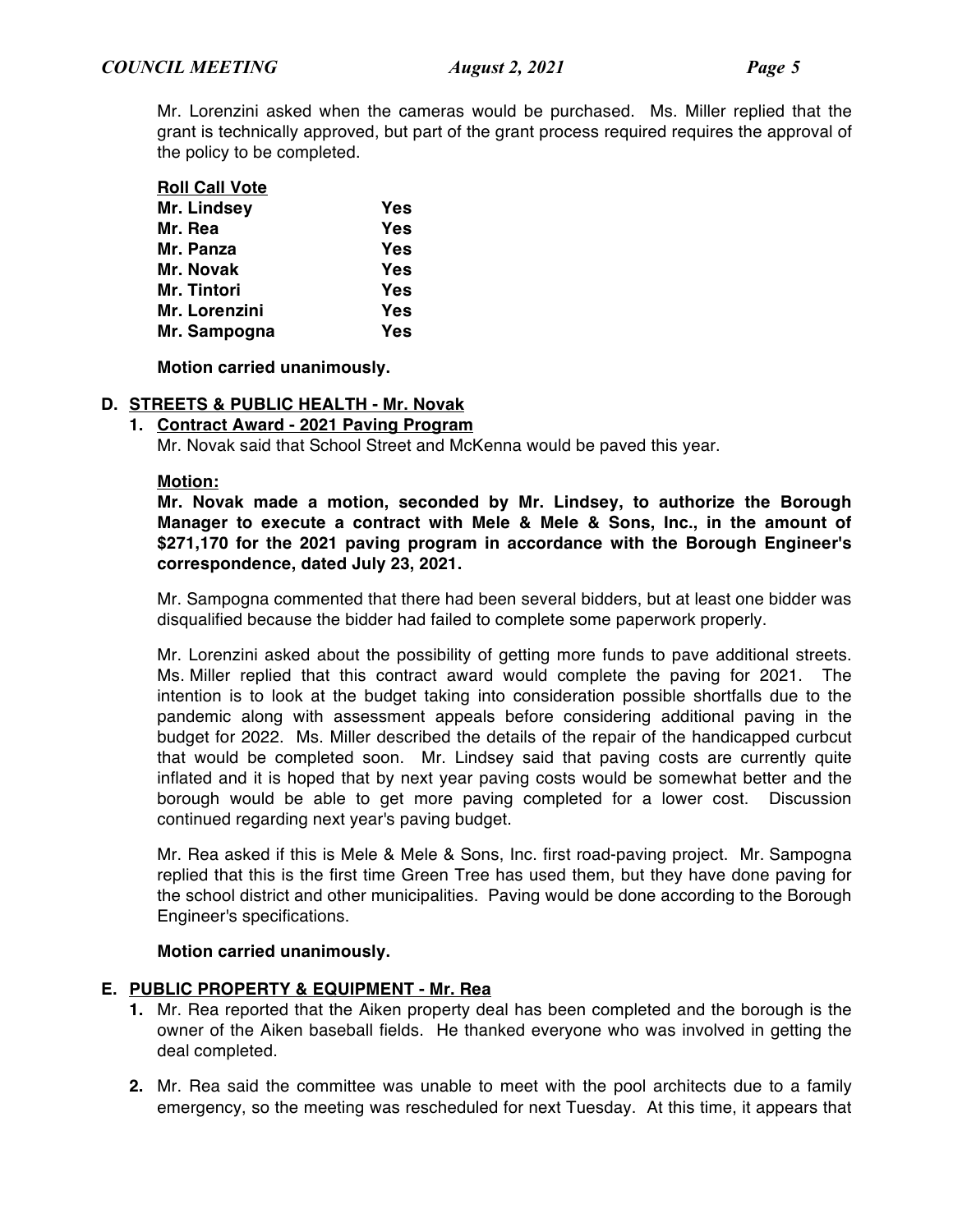initial repairs would be done to the baby pool starting this fall. Repairs to the main pool would be being delayed until the following year.

- **3.** Mr. Rea said that Council would be considering the approval of DCED's Governor's Center for Local Government Services to help do an assessment of borough operations, from administration to public works to police management to finances. The assessment is supposed to provide peer review regarding technical assistance to help build capacity and increase efficiencies in the various departments. Council would have to approve a letter of intent to be sent to DCED to begin the process.
- **4.** Mr. Rea thanked the Green Tree Volunteer Fire Company for their recent picnic.

## **F. FINANCE - Mr. Tintori**

**1. Motion:**

**Mr. Tintori made a motion, seconded by Mr. Lindsey, to ratify the actions of the Borough Manager in paying the July 2021 invoices from the General Fund totaling \$56,564.12, Farmers Market totaling \$532.00, and Payroll Account totaling \$247,890.75.**

Mr. Lorenzini asked about the cost of a Sweeper Rental for \$2800 to A&E Equipment Company. Mr. Sampogna said the Sweeper Rental was for the rental of a street sweeper. Mr. Lorenzini asked about a Fire Equipment Rental charge of \$9700 for Truck #6. Fire Chief Gaupp replied that it was for testing of the aerial and pumper inspections and there were no problems.

## **Motion carried unanimously.**

**2. Motion:**

**Mr. Tintori made a motion, seconded by Mr. Lindsey, to approve payment of the August 2021 invoices from the General Fund totaling \$474,349.10, Sanitary Sewer Maintenance Fund totaling \$619.32, and Fire Department Apparatus totaling \$545.00. The General Fund amount includes an ALCOSAN invoice for \$385,345.40.**

**Motion carried unanimously.**

## **3. Ordinance #1847 - Setting the Sanitary Sewer User Fee/Surcharge Fees. Motion:**

**Mr. Tintori made a motion, seconded by Mr. Novak, to pass Ordinance #1847 amending Ordinance #1780 by setting the Borough of Green Tree's Sanitary Sewer User fee/surcharge at \$5.50 per 1,000 gallons of water used, effective July 1, 2021, for water usage on and after July 1, 2021 through December 31, 2021.**

Mr. Lorenzini asked why this fee is only being set for six months. Mr. Sampogna said this is the borough's surcharge fee. Ms. Miller said she anticipates another 50-cent surcharge increase in 2022 and she would bring it before Council in November for a vote. It had been decided that there would be incremental increases over time instead of one large increase.

Mr. Rea asked how much this increase would impact an average homeowner. Mr. Panza said that an average family of two would use about 6,000 gallons per month. Mr. Sampogna said that the current surcharge is \$5 per 1,000 gallons and this would increase by cost by 50 cents per 1,000 gallons. Discussion continued regarding water surcharges.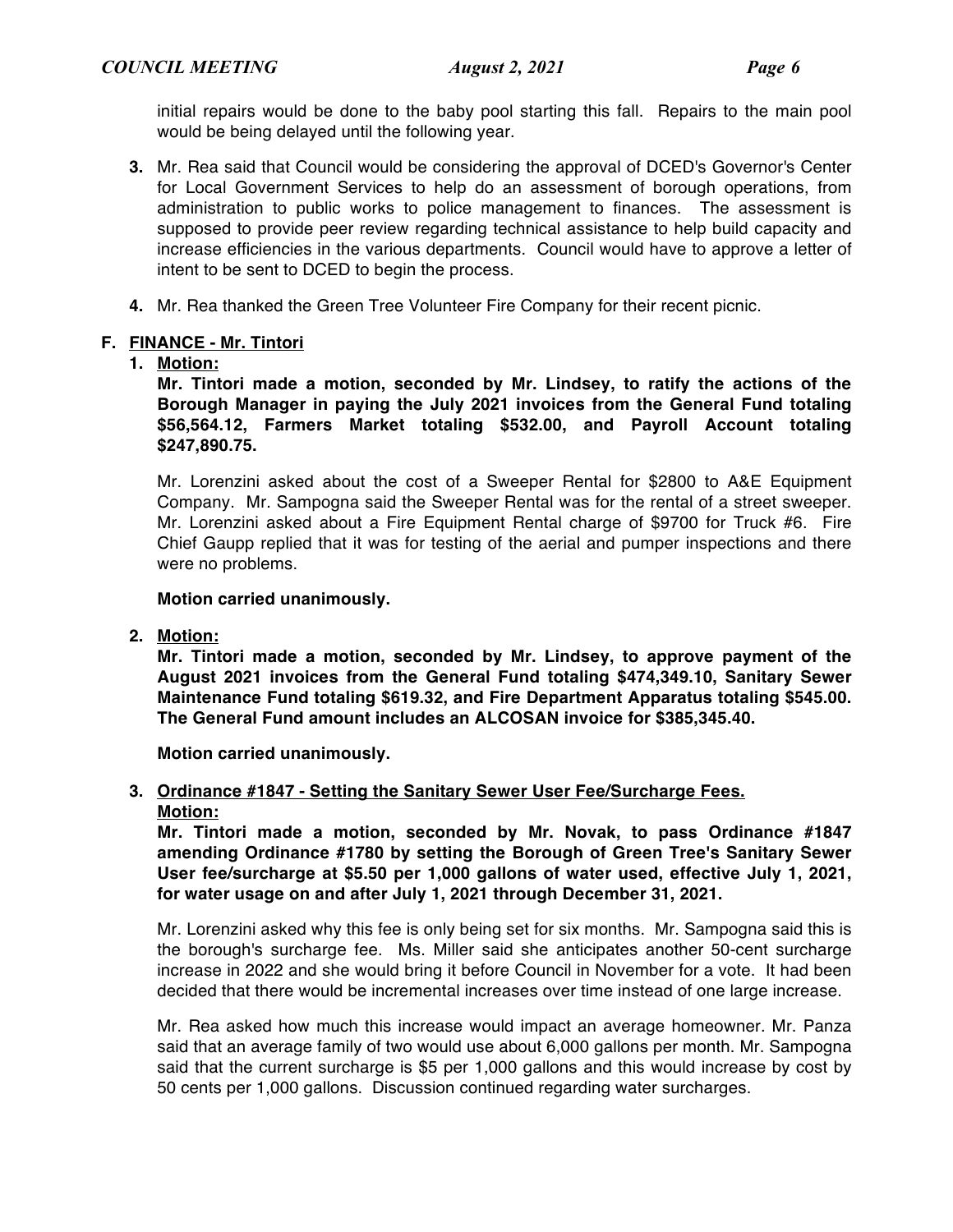| <b>Roll Call Vote</b> |            |
|-----------------------|------------|
| Mr. Tintori           | <b>Yes</b> |
| Mr. Lindsey           | Yes        |
| Mr. Novak             | Yes        |
| Mr. Panza             | Yes        |
| Mr. Lorenzini         | Yes        |
| Mr. Rea               | Yes        |
| Mr. Sampogna          | Yes        |

**Motion carried unanimously.**

#### **4. Ordinance #1848 - Setting the hourly rates and benefits for the Special School Police.**

**Motion:**

**Mr. Tintori made a motion, seconded by Mr. Lindsey, to pass Ordinance #1848, setting the hourly rates and benefits to be paid to the Special School Police, effective August 1, 2021.**

| <b>Roll Call Vote</b> |     |
|-----------------------|-----|
| Mr. Tintori           | Yes |
| Mr. Panza             | Yes |
| Mr. Lorenzini         | Yes |
| Mr. Rea               | Yes |
| Mr. Novak             | Yes |
| Mr. Lindsey           | Yes |
| Mr. Sampogna          | Yes |

**Motion carried unanimously.**

## **5. Resolution #1286 - Authorizing Judith Miller to act on behalf of the Borough in regards to the Green Tree Police Pension Fund.**

Mr. Tintori said that there had been a meeting of the Police Pension Board to conduct an annual review of the pension and several changes were made.

## **Motion:**

**Mr. Tintori made a motion, seconded by Mr. Lindsey, to adopt Resolution #1286, amending Resolution #1061 by authorizing Borough Manager Judith Miller to act on behalf of the Borough of Green Tree in regard to the Borough of Green Tree Police Pension Fund and the Associated Agreements by and between the Borough of Green Tree and Parker/Hunter, a division of Janney Montogmery Scott, LLC and PNC Bank, NA (formerly Pittsburgh National Bank).**

#### **Roll Call Vote**

| Mr. Tintori   | Yes |
|---------------|-----|
| Mr. Lindsey   | Yes |
| Mr. Rea       | Yes |
| Mr. Novak     | Yes |
| Mr. Panza     | Yes |
| Mr. Lorenzini | Yes |
| Mr. Sampogna  | Yes |

**Motion carried unanimously.**